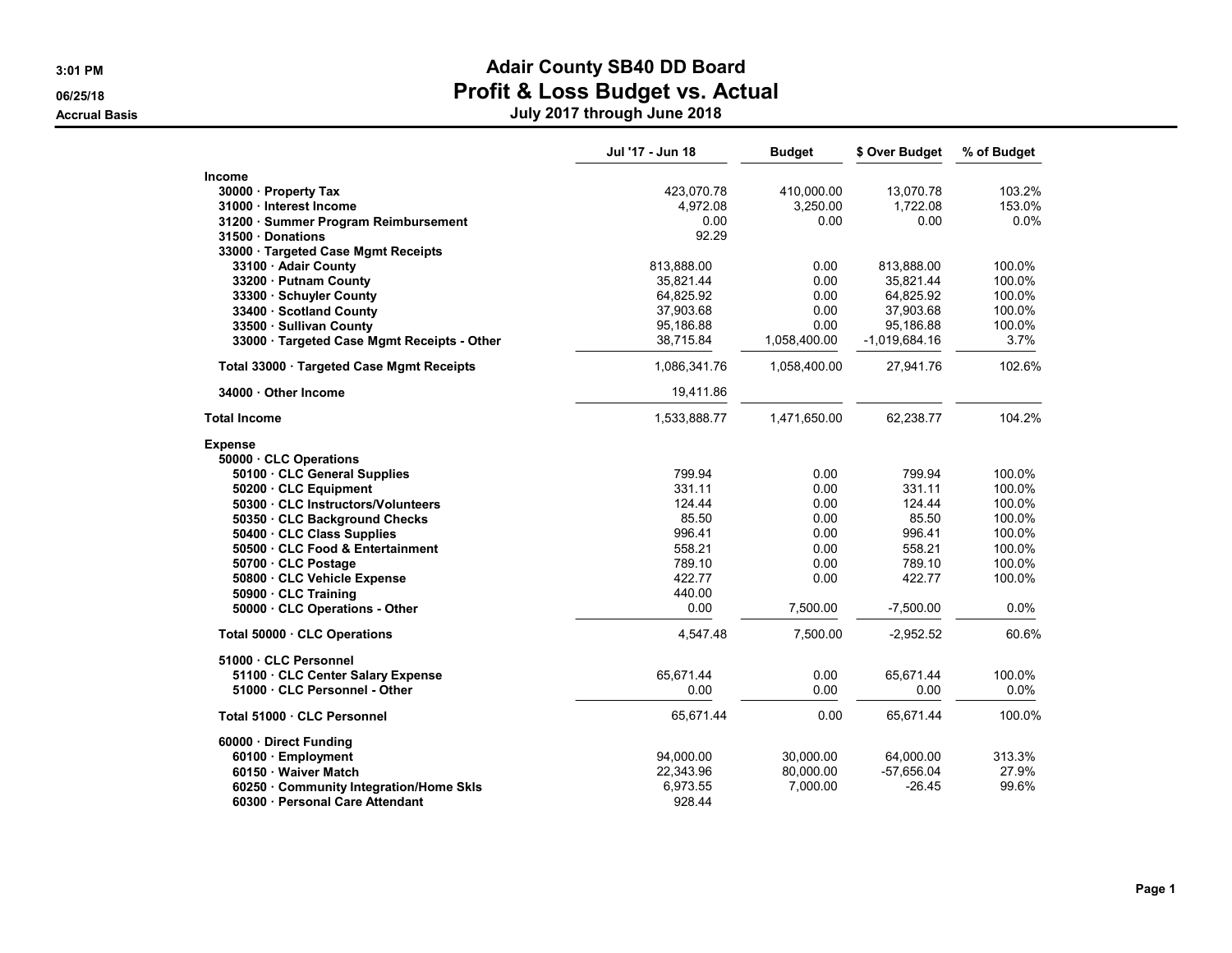|                                                     | Jul '17 - Jun 18      | <b>Budget</b> | \$ Over Budget        | % of Budget      |
|-----------------------------------------------------|-----------------------|---------------|-----------------------|------------------|
| 60400 · Transportation<br>$60420 \cdot$ Individuals | 18,887.72             | 0.00          | 18,887.72             | 100.0%           |
| 60400 · Transportation - Other                      | 270.00                | 35,000.00     | $-34,730.00$          | 0.8%             |
| Total 60400 Transportation                          | 19,157.72             | 35.000.00     | $-15,842.28$          | 54.7%            |
| 60450 Community Development                         | 0.00                  | 0.00          | 0.00                  | 0.0%             |
| 60600 Medical                                       |                       |               |                       |                  |
| 60610 · Medical Payments                            | 10,713.97<br>7,188.62 | 0.00<br>0.00  | 10,713.97<br>7,188.62 | 100.0%<br>100.0% |
| 60620 · Medical Equipment                           | 3,160.34              | 0.00          | 3,160.34              | 100.0%           |
| 60630 Medical Supplies                              |                       |               |                       |                  |
| 60600 Medical - Other                               | 0.00                  | 15,000.00     | $-15,000.00$          | 0.0%             |
| Total 60600 · Medical                               | 21,062.93             | 15,000.00     | 6,062.93              | 140.4%           |
| 60700 · General Relief                              |                       |               |                       |                  |
| 60710 Camp, Conferences & Memberships               | 13,903.01             | 0.00          | 13,903.01             | 100.0%           |
| $60730 \cdot$ Agency                                | 10,450.00             | 0.00          | 10,450.00             | 100.0%           |
| 60740 · Summer Program                              |                       |               |                       |                  |
| 60741 · Summer Program Payroll                      | 27,122.59             | 0.00          | 27,122.59             | 100.0%           |
| 60742 · Summer Program Stipends                     | 2,450.00              | 0.00          | 2,450.00              | 100.0%           |
| 60745 · Summer Program Supplies                     | 451.80                |               |                       |                  |
| 60747 · Summer Program Recreation                   | 760.00                |               |                       |                  |
| 60748 · Summer Program Training                     | 175.41                |               |                       |                  |
| 60740 · Summer Program - Other                      | 81.00                 | 60,000.00     | $-59,919.00$          | 0.1%             |
| Total 60740 · Summer Program                        | 31,040.80             | 60,000.00     | $-28,959.20$          | 51.7%            |
| 60700 General Relief - Other                        | 3,608.87              | 40,000.00     | $-36,391.13$          | 9.0%             |
| Total 60700 General Relief                          | 59,002.68             | 100,000.00    | $-40,997.32$          | 59.0%            |
| 60800 · Temporary Residential Supports              | 3,091.39              | 5,000.00      | $-1,908.61$           | 61.8%            |
| Total 60000 · Direct Funding                        | 226,560.67            | 272,000.00    | -45,439.33            | 83.3%            |
| 61000 · Funding to Other Counties                   |                       |               |                       |                  |
| 61100 · Funding to Putnam County                    | 1,856.42              | 0.00          | 1,856.42              | 100.0%           |
| 61200 · Funding to Schuyler County                  | 3,550.06              | 0.00          | 3,550.06              | 100.0%           |
| 61300 · Funding to Scotland County                  | 4,122.52              | 0.00          | 4,122.52              | 100.0%           |
| 61400 · Funding to Sullivan County                  | 5,943.35              | 0.00          | 5,943.35              | 100.0%           |
| 61500 Waiver Match                                  | 0.00                  | 0.00          | 0.00                  | 0.0%             |
| 61000 Funding to Other Counties - Other             | 0.00                  | 35,000.00     | $-35,000.00$          | 0.0%             |
| Total 61000 · Funding to Other Counties             | 15,472.35             | 35,000.00     | -19,527.65            | 44.2%            |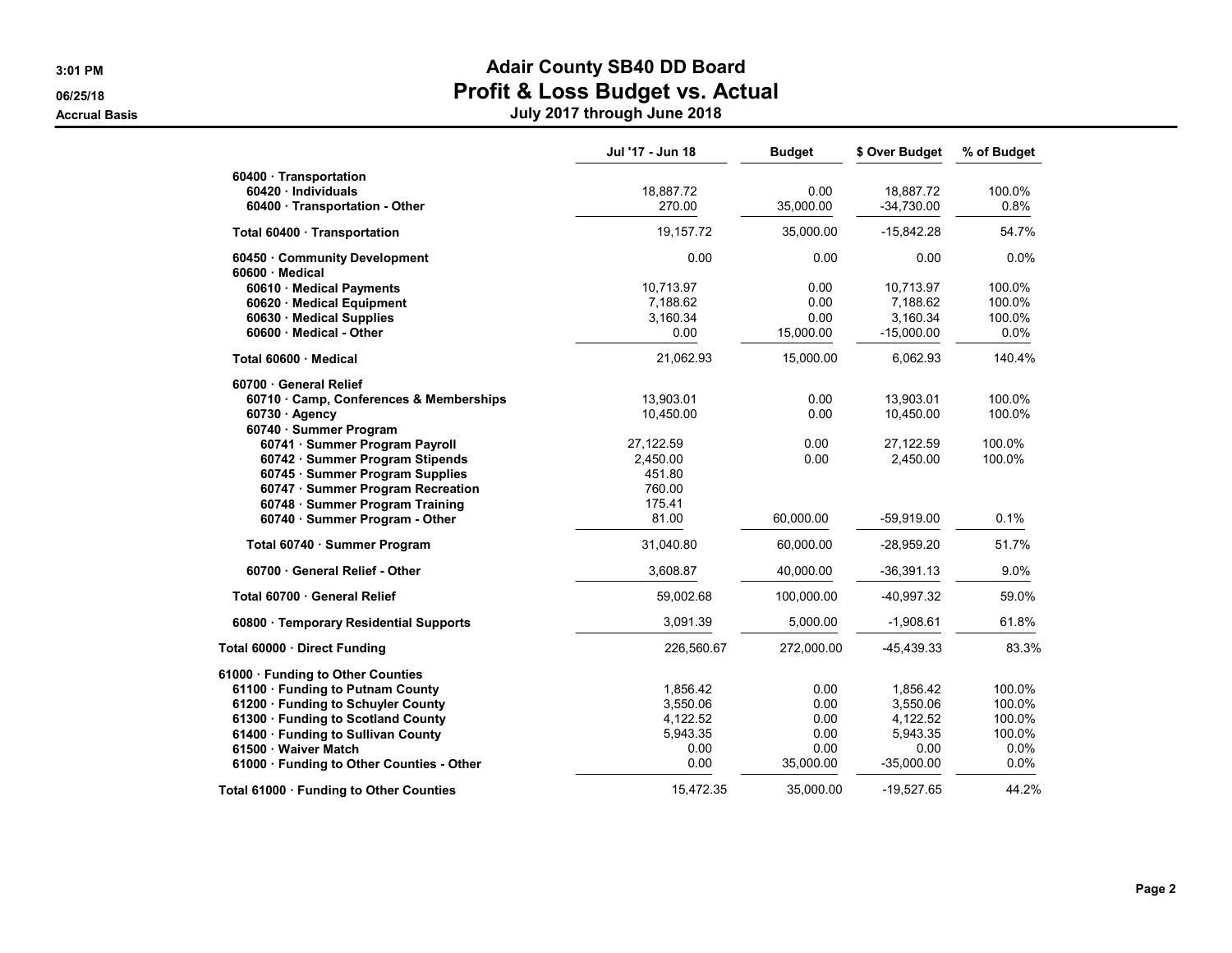|                                          | Jul '17 - Jun 18 | <b>Budget</b> | \$ Over Budget | % of Budget |
|------------------------------------------|------------------|---------------|----------------|-------------|
| 70000 · Targeted Case Mgmt Expense       |                  |               |                |             |
| 70200 · TCM Supplies                     | 244.39           |               |                |             |
| 70250 TCM On Call Phone                  | 1,378.14         | 0.00          | 1,378.14       | 100.0%      |
| 70300 · TCM Admin Salary                 | 83,513.46        | 0.00          | 83,513.46      | 100.0%      |
| 70400 · TCM Admin Mileage                | 197.88           | 0.00          | 197.88         | 100.0%      |
| 71000 · Adair County                     |                  |               |                |             |
| 71110 · TCM Salary Expense               | 269,566.43       | 0.00          | 269,566.43     | 100.0%      |
| 71115 · TCM Overtime                     | 289.15           |               |                |             |
| 71150 Mileage                            | 6,970.85         | 0.00          | 6,970.85       | 100.0%      |
| Total 71000 · Adair County               | 276,826.43       | 0.00          | 276,826.43     | 100.0%      |
| 72000 · Putnam County                    |                  |               |                |             |
| 72110 · TCM Salary Expense               | 15,477.94        | 0.00          | 15,477.94      | 100.0%      |
| 72150 Mileage                            | 2,157.30         | 0.00          | 2,157.30       | 100.0%      |
| Total 72000 · Putnam County              | 17,635.24        | 0.00          | 17.635.24      | 100.0%      |
| 73000 Schuyler County                    |                  |               |                |             |
| 73110 · TCM Salary Expense               | 29,608.66        | 0.00          | 29.608.66      | 100.0%      |
| 73150 Mileage                            | 2,313.36         | 0.00          | 2,313.36       | 100.0%      |
| Total 73000 · Schuyler County            | 31,922.02        | 0.00          | 31,922.02      | 100.0%      |
| 74000 · Scotland County                  |                  |               |                |             |
| 74110 · TCM Salary Expense               | 11,558.59        | 0.00          | 11,558.59      | 100.0%      |
| 74150 · Mileage                          | 836.40           | 0.00          | 836.40         | 100.0%      |
| Total 74000 · Scotland County            | 12,394.99        | 0.00          | 12,394.99      | 100.0%      |
| 75000 · Sullivan County                  |                  |               |                |             |
| 75110 · TCM Salary Expense               | 41,660.29        | 0.00          | 41,660.29      | 100.0%      |
| 75150 Mileage                            | 4,434.96         | 0.00          | 4,434.96       | 100.0%      |
| 75000 · Sullivan County - Other          | 70.38            |               |                |             |
| Total 75000 · Sullivan County            | 46,165.63        | 0.00          | 46,165.63      | 100.0%      |
| 76000 · TCM Training                     | 2,283.39         | 0.00          | 2,283.39       | 100.0%      |
| Total 70000 · Targeted Case Mgmt Expense | 472,561.57       | 0.00          | 472,561.57     | 100.0%      |
| 80000 Programming - Indirect             |                  |               |                |             |
| 81000 · Board Expense                    | 494.64           | 2,000.00      | $-1,505.36$    | 24.7%       |
| 82000 Governmental Relations             | 0.00             | 500.00        | $-500.00$      | 0.0%        |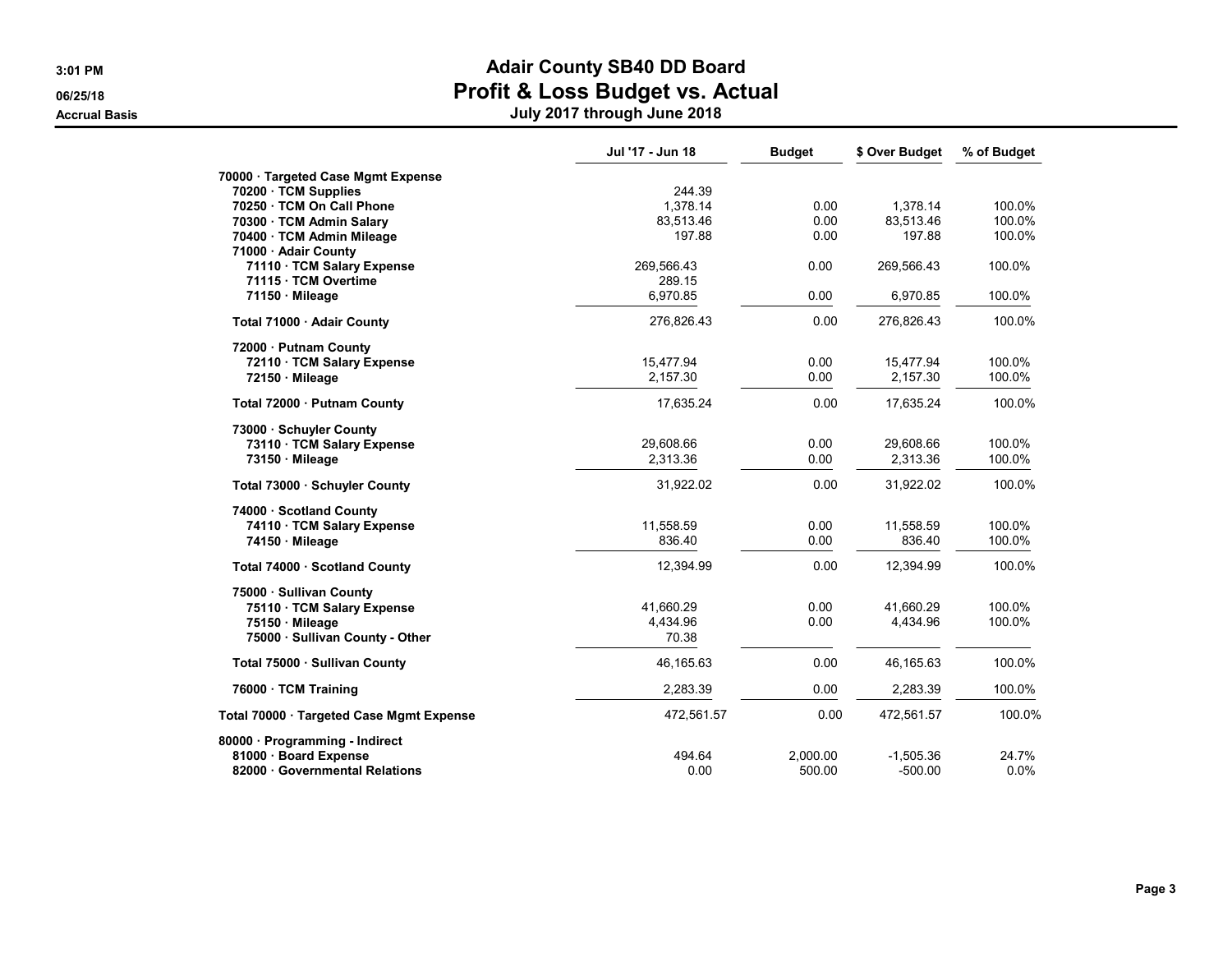|                                                                                                                                                          | Jul '17 - Jun 18                           | <b>Budget</b>                     | \$ Over Budget                                     | % of Budget                           |
|----------------------------------------------------------------------------------------------------------------------------------------------------------|--------------------------------------------|-----------------------------------|----------------------------------------------------|---------------------------------------|
| 83000 Conferences/Workshops<br>83300 Conferences/Workshops-General<br>83000 Conferences/Workshops - Other                                                | 2,097.03<br>0.00                           | 3,000.00                          | $-3.000.00$                                        | 0.0%                                  |
| Total 83000 · Conferences/Workshops                                                                                                                      | 2.097.03                                   | 3,000.00                          | $-902.97$                                          | 69.9%                                 |
| 83500 Depreciation Expense                                                                                                                               | 0.00                                       | 30,000.00                         | $-30,000.00$                                       | 0.0%                                  |
| 84000 Dues and Memberships<br>85000 · Employee Travel<br>86000 · Insurance                                                                               | 3,242.06<br>5,082.78                       | 3,500.00<br>25,000.00             | $-257.94$<br>$-19,917.22$                          | 92.6%<br>20.3%                        |
| 86100 Directors & Officers<br>86300 · Property Insurance<br>86500 · Workers' Compensation<br>86000 Insurance - Other                                     | 2,002.00<br>11,272.00<br>10,086.00<br>0.00 | 0.00<br>0.00<br>0.00<br>26,000.00 | 2,002.00<br>11,272.00<br>10,086.00<br>$-26,000.00$ | 100.0%<br>100.0%<br>100.0%<br>$0.0\%$ |
| Total 86000 · Insurance                                                                                                                                  | 23,360.00                                  | 26,000.00                         | $-2,640.00$                                        | 89.8%                                 |
| 87000 Office Expenses<br>87100 Office Supplies<br>87110 Office Supplies-Country Club<br>87120 Office Supplies-McPherson<br>87100 Office Supplies - Other | 1,140.67<br>5,061.39<br>1,173.43           | 0.00<br>0.00<br>7,500.00          | 1,140.67<br>5,061.39<br>$-6.326.57$                | 100.0%<br>100.0%<br>15.6%             |
| Total 87100 · Office Supplies                                                                                                                            | 7,375.49                                   | 7,500.00                          | $-124.51$                                          | 98.3%                                 |
| 87200 · Postage<br>87210 · Postage-General<br>87220 · Postage-TCM<br>87200 · Postage - Other                                                             | 492.00<br>842.73<br>0.00                   | 0.00<br>0.00<br>2,500.00          | 492.00<br>842.73<br>$-2,500.00$                    | 100.0%<br>100.0%<br>0.0%              |
| Total 87200 · Postage                                                                                                                                    | 1,334.73                                   | 2,500.00                          | $-1,165.27$                                        | 53.4%                                 |
| 87300 Advertising/Marketing<br>87310 · Advertising-Country Club<br>87320 · Advertising-McPherson<br>87300 · Advertising/Marketing - Other                | 33.00<br>462.75<br>480.25                  | 1,000.00                          | $-519.75$                                          | 48.0%                                 |
| Total 87300 · Advertising/Marketing                                                                                                                      | 976.00                                     | 1,000.00                          | $-24.00$                                           | 97.6%                                 |
| 87400 Copier<br>87410 Copier-Country Club<br>87420 Copier-McPherson<br>87400 Copier - Other                                                              | 143.43<br>1,939.84<br>0.00                 | 0.00<br>2,500.00                  | 1,939.84<br>$-2,500.00$                            | 100.0%<br>$0.0\%$                     |
| Total 87400 Copier                                                                                                                                       | 2,083.27                                   | 2,500.00                          | $-416.73$                                          | 83.3%                                 |
| 87450 · Employee Retention/Appreciation                                                                                                                  | 1,598.35                                   | 3,000.00                          | $-1,401.65$                                        | 53.3%                                 |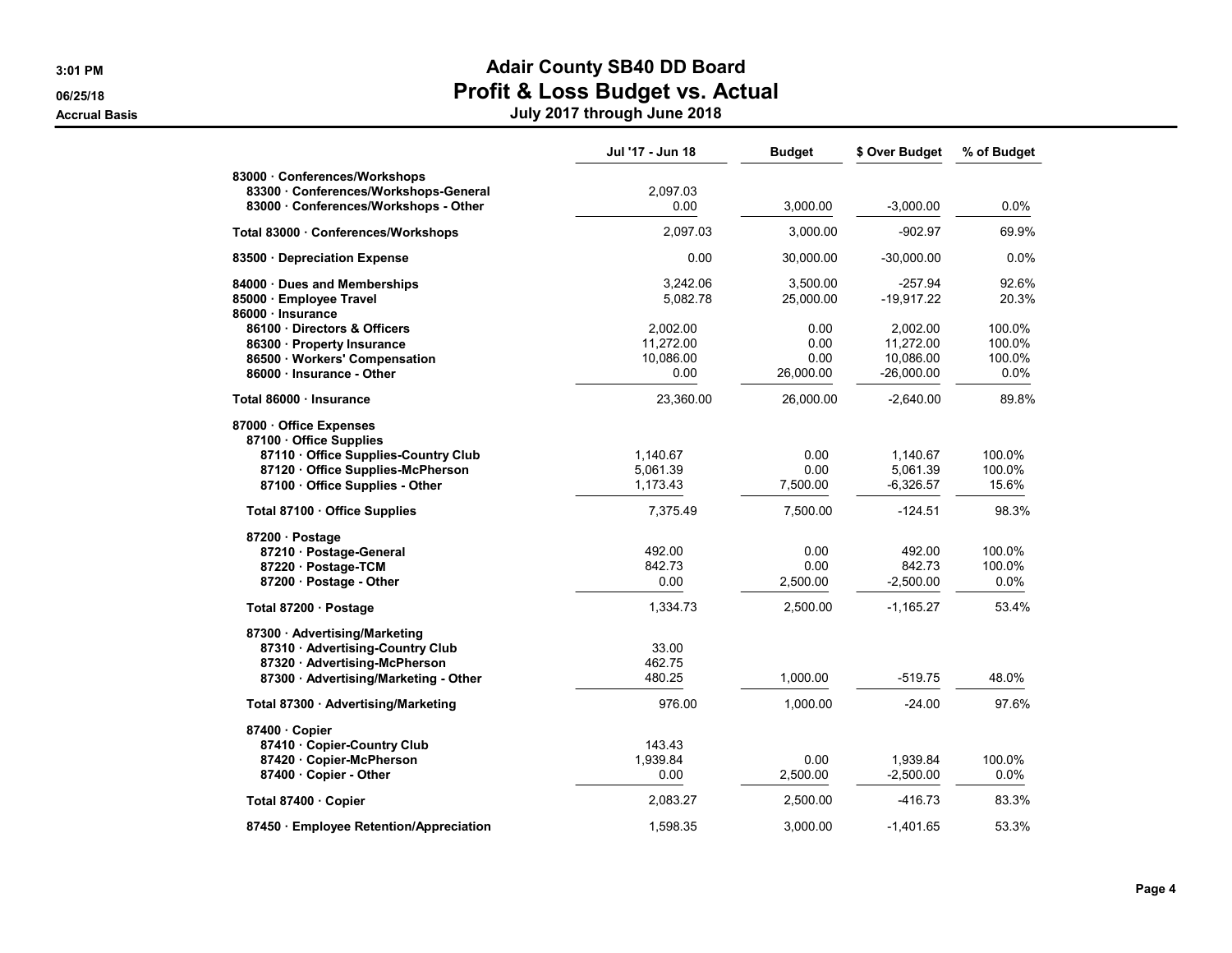|                                                               | Jul '17 - Jun 18 | <b>Budget</b> | \$ Over Budget | % of Budget |
|---------------------------------------------------------------|------------------|---------------|----------------|-------------|
| 87700 · Building Maintenance                                  |                  |               |                |             |
| 87710 Janitorial                                              | 3,338.01         | 0.00          | 3,338.01       | 100.0%      |
| 87711 · Janitorial-Country Club<br>87712 Janitorial-McPherson | 4,799.06         | 0.00          | 4,799.06       | 100.0%      |
| 87710 Janitorial - Other                                      | 0.00             | 0.00          | 0.00           | 0.0%        |
|                                                               |                  |               |                |             |
| Total 87710 Janitorial                                        | 8,137.07         | 0.00          | 8,137.07       | 100.0%      |
| 87720 Lawn Care                                               |                  |               |                |             |
| 87721 · Lawn Care-Country Club                                | 1,270.00         | 0.00          | 1,270.00       | 100.0%      |
| 87722 · Lawn Care-McPherson                                   | 315.00           | 0.00          | 315.00         | 100.0%      |
| Total 87720 Lawn Care                                         | 1,585.00         | 0.00          | 1,585.00       | 100.0%      |
| 87730 · Snow Removal                                          |                  |               |                |             |
| 87731 · Snow Removal-Country Club                             | 1,032.50         | 0.00          | 1,032.50       | 100.0%      |
| 87732 · Snow Removal-McPherson                                | 1,692.50         | 0.00          | 1,692.50       | 100.0%      |
| Total 87730 · Snow Removal                                    | 2.725.00         | 0.00          | 2,725.00       | 100.0%      |
| 87700 · Building Maintenance - Other                          | 0.00             | 25,000.00     | $-25,000.00$   | 0.0%        |
| Total 87700 · Building Maintenance                            | 12,447.07        | 25,000.00     | -12,552.93     | 49.8%       |
| 87800 · Software & Technology                                 |                  |               |                |             |
| 87810 · Soft & Tech-Country Club                              | 678.90           |               |                |             |
| 87800 · Software & Technology - Other                         | 35,536.35        | 40.250.00     | $-4,713.65$    | 88.3%       |
| Total 87800 · Software & Technology                           | 36,215.25        | 40,250.00     | $-4,034.75$    | 90.0%       |
| Total 87000 · Office Expenses                                 | 62,030.16        | 81,750.00     | $-19,719.84$   | 75.9%       |
| 87500 · Personnel                                             |                  |               |                |             |
| 66000 · Payroll Expenses                                      |                  |               |                |             |
| 66500 · Salary Sick                                           | 31,141.36        | 0.00          | 31,141.36      | 100.0%      |
| 66700 · Salary Vacation                                       | 37.756.19        | 0.00          | 37.756.19      | 100.0%      |
| 66000 · Payroll Expenses - Other                              | 68,190.88        | 63,740.82     | 4,450.06       | 107.0%      |
| Total 66000 · Payroll Expenses                                | 137,088.43       | 63,740.82     | 73,347.61      | 215.1%      |
| 87510 · Salary Expense                                        | 118,568.33       | 726,154.47    | $-607,586.14$  | 16.3%       |
| 87520 · Employer Paid Soc Sec Tax                             | 0.02             |               |                |             |
| 87540 · Employee Benefits                                     | 200,280.61       | 204,078.15    | $-3,797.54$    | 98.1%       |
| 87550 · Unemployment Tax                                      | 2,733.29         | 0.00          | 2,733.29       | 100.0%      |
| Total 87500 · Personnel                                       | 458,670.68       | 993,973.44    | -535,302.76    | 46.1%       |